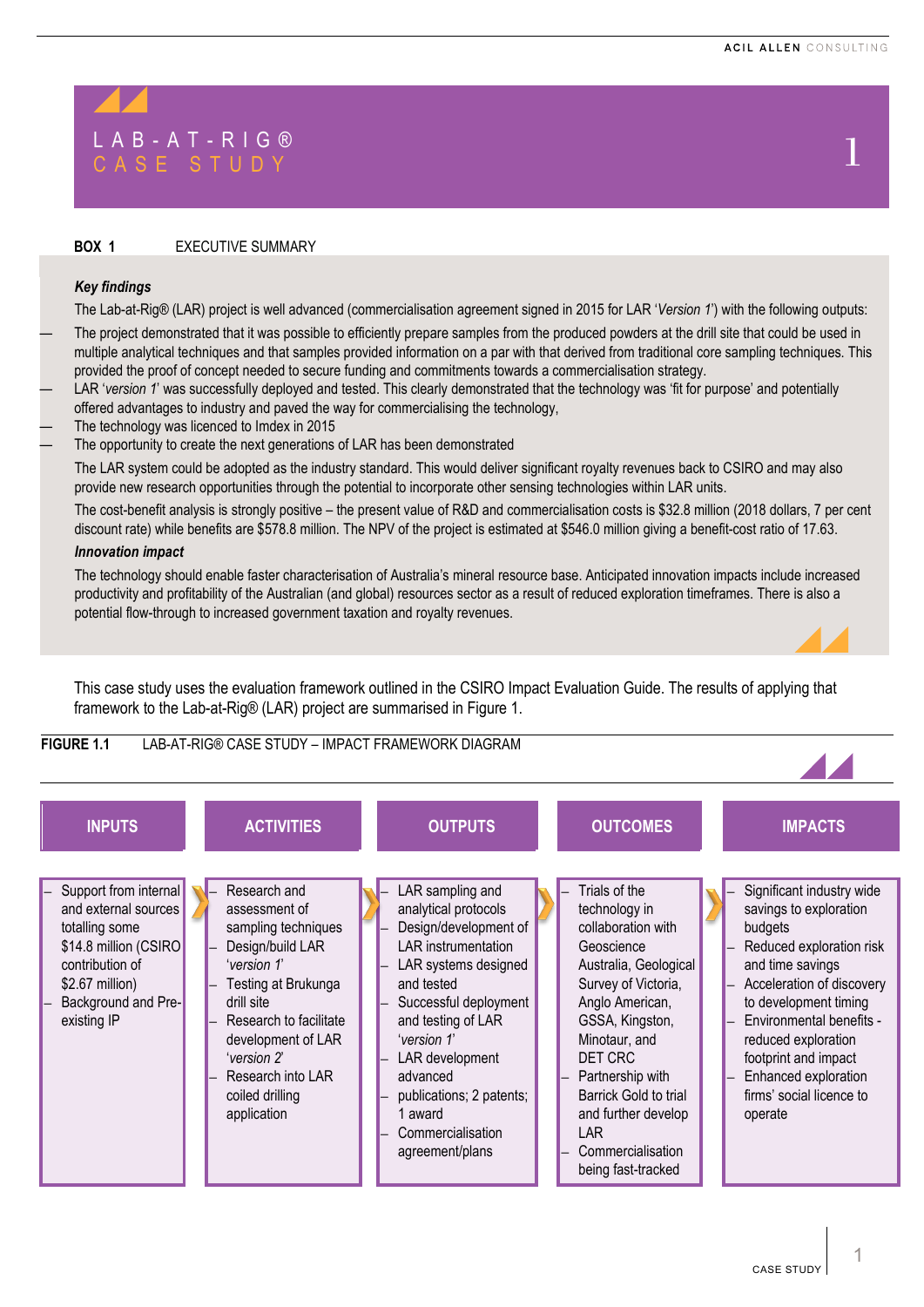*SOURCE: ACIL ALLEN*

# **1.1 Purpose and audience for case study**

This case study describes the economic, environmental and social benefits arising from the Lab-at-Rig® (LAR) project.

This evaluation is being undertaken to assess (to a range of stakeholders) the positive impacts arising from the LAR project undertaken by CSIRO. This case study can be read as a standalone report or aggregated with other case studies to substantiate the impact and value of the Mineral Resources Business Unit's activities, as a whole, relative to the funds invested in these activities.

This information in this case study is provided for accountability, communication and continual improvement purposes. Audiences for this report may include Members of Parliament, Government Departments, CSIRO and the general public.

# **1.2 Background**

Mining and exploration companies have not been able to access real time information about the mineralogy and chemistry in the drill-hole using traditional coring and sampling methods. The current core testing process can take as long as six months and involves considerable expenditure. The current approach involves:

- setting up the drill sites
- drilling a series of holes
- extracting cores
- sampling and logging the drill cores
- sending the cores to an offsite laboratory
- analysis of the core and data entry into a database at the lab
- delivering the results of the analysis back to the drilling company.

The Lab-at-Rig® (LAR) project sought to develop technology featuring automated analysis of mineralogy and geochemistry of drillhole cuttings direct from the drill site (i.e. analysis of the cuttings separated from the drilling fluid as it comes to the surface), while still offering the appropriate sampling methods and quality control processes that are currently provided. With access to real time information about the mineralogy and chemistry in the drill-hole, companies can effectively and efficiently plan what to do next; whether that is to drill deeper, drill further holes, try elsewhere or to stop. LAR will lead to improved decision making and productivity for mineral resource operations, with the potential to deliver massive cost savings in drilling, exploration and overall mining operations.

CSIRO developed the LAR technology in partnership with Imdex Limited and Olympus Australia, under the Deep Exploration Technologies Cooperative Research Centre (DET CRC). The technology enables chemistry and mineralogy of rocks found within a drill hole to be analysed within minutes of drilling - LAR offers a one-hour cycle for the whole process enabling rapid decision making and cost savings.

The LAR system, fitted to a diamond drill rig, and Imdex's AMC™[1](#page-1-0) Solids Removal Unit includes:

- a sample preparation unit that collects solids from drill cuttings and dries them
- Olympus X-ray fluorescence and X-ray diffraction sensors to provide chemistry and mineralogy of the sample respectively
- the ability to upload data to REFLEX's™<sup>[2](#page-1-1)</sup> cloud-based platform where it can be analysed and the results provided back to the explorer.

Following the success of the technology development phase, CSIRO partnered with Imdex, Olympus, the University of Adelaide, (UofA), Curtin University and the University of South Australia (UniSA) to work on the \$10.8 million collaborative DET CRC LAR Futures Project to deliver research for the '*next generation system*' of LAR, particularly adapting LAR to coiled tubing (CT) drilling platforms. The system will provide: new sensor technologies, improved data analysis and processing for decision making, and be

<span id="page-1-0"></span><sup>1</sup> AMC™ is an Imdex brand providing and seeking to improve on the way drilling fluids, equipment and technology are used – seeking to ensure the execution of drilling programs are to specification, delivered on time, within budget and safely.

<span id="page-1-1"></span><sup>&</sup>lt;sup>2</sup> REFLEX™ is a leading Imdex brand providing real-time subsurface intelligence solutions for the global minerals industry. The brand's technologies include downhole instrumentation, data management and analytical software for geological modelling.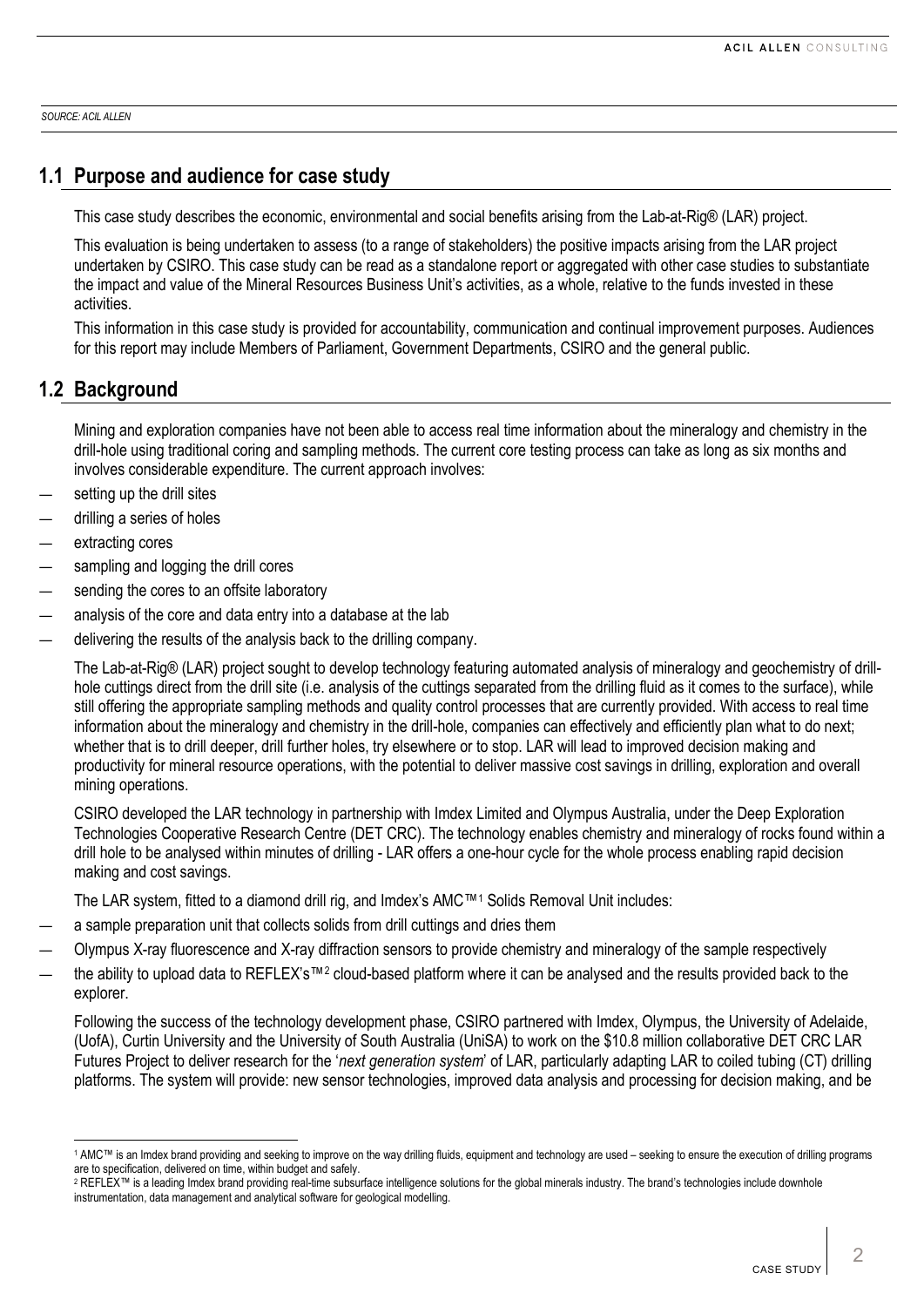developed for new applications and drilling platforms. REFLEX™, a business unit in the ASX-listed Imdex Group of Companies, is the commercialisation partner for the technology.

These activities are discussed in more detail in Section [1.3.2.](#page-3-0)

# **1.3 Impact Pathway**

# **1.3.1 Project inputs**

The total cost for the LAR project was \$14.8 million in cash and in-kind contributions (see **[Table](#page-2-0) 1.1** and **[Table](#page-2-1) 1.2**). CSIRO contributed \$2.67 million in in-kind and cash contributions, primarily in the form of researcher salaries (approximately 18.0 per cent of the total project cost). Other contributors were DET CRC, Curtin University, Imdex, Olympus, UofA and UniSA. The project was executed in three stages between May 2012 and February 2018, with some partial overlapping in the timing and different partners being engaged at different times. Each stage had its own specific '*Project Agreement*'.

<span id="page-2-0"></span>

| TABLE 1.1                                                            | CONTRIBUTIONS TO LAB AT RIG® PROJECT BY STAGE             |              |                                                        |  |  |  |  |  |
|----------------------------------------------------------------------|-----------------------------------------------------------|--------------|--------------------------------------------------------|--|--|--|--|--|
| <b>Phase</b>                                                         | <b>Timeframes</b><br><b>Funding</b><br>contributions (\$) |              | <b>Participants</b>                                    |  |  |  |  |  |
| Stage 1 - Proof of concept                                           | May 2012 - April 2014                                     | \$578,810    | DET CRC; CSIRO; Curtin                                 |  |  |  |  |  |
| Stage 2 - Technology readiness and<br>commercialisation              | July 2013 - Dec 2014                                      | \$3,125,500  | DET CRC; CSIRO; Imdex; Olympus                         |  |  |  |  |  |
| Stage 3 – Next generations of LAR                                    | Dec 2013 - Feb 2018                                       | \$11,085,083 | DET CRC; CSIRO; Curtin; Imdex; Olympus; UofA,<br>UniSA |  |  |  |  |  |
| <b>TOTAL Contributions</b>                                           |                                                           | \$14,789,393 |                                                        |  |  |  |  |  |
| SOURCE: ACIL ALLEN – DETAILS FROM PROJECT AGREEMENT SCHEDULES. CSIRO |                                                           |              |                                                        |  |  |  |  |  |

CSIRO and the DET CRC were the only two organisations to participate and contribute to all 3 stages of the work. DET CRC provided the bulk of the funding in the form of '*Project Funds*' i.e. cash paid to project partners to carry out tasks specified in the '*Project Agreement*' (\$610,500) was internally directed towards DET CRC program leadership and software/proto-type engineering under Stage 3 funding). CSIRO provide primarily in-kind contributions (staff time commitments – full time equivalents [FTE]) with a cash injection of \$250,000 during Stage 3 (2015) cash to the DET CRC to be directed towards research activities in the LAR Futures Project. Curtin, the UofA and the UniSA all provided in-kind contributions in the form of FTEs covering researcher, program leader and technical support staff (in effect these FTEs represented matching funding to that provided by DET CRC). Imdex and Olympus came on board as the project moved towards commercialisation (Stage 2) – both companies contributed a combination of staff FTEs and equipment/systems to the project.

<span id="page-2-1"></span>

| <b>Total cash</b>                                       | \$143,000   | \$870,520   | \$1,125,000 | \$1,409,000 | \$946,583   | \$503,750                | \$4,997,853 |
|---------------------------------------------------------|-------------|-------------|-------------|-------------|-------------|--------------------------|-------------|
| CSIRO - Stage 3 (payment to<br>DET CRC)                 |             |             |             | 250,000     |             |                          | \$250,000   |
|                                                         |             |             |             |             |             |                          |             |
|                                                         |             |             |             |             |             |                          | \$4,747,853 |
| DET CRC - Stage 3 (self-funding)                        |             |             | 200,000     | 260,000     | 150,500     | $\overline{\phantom{a}}$ | 610,500     |
| DET CRC - Stage 3 (payments to<br>parties)              |             |             | 650,000     | 899,000     | 796,083     | 503,750                  | 2,848,833   |
| DET CRC - Stage 2                                       |             | 725,000     | 275,000     |             |             |                          | 1,000,000   |
| DET CRC - Stage 1                                       | 143,000     | 145,520     |             |             |             |                          | 288,520     |
| Cash                                                    |             |             |             |             |             |                          |             |
| Contributor/type of support/stage                       | $2012($ \$) | $2013($ \$) | $2014($ \$) | $2015($ \$) | $2016($ \$) | $2017($ \$)              | TOTAL(\$)   |
| SUPPORT FOR THE LAB-AT-RIG® PROJECT<br><b>TABLE 1.2</b> |             |             |             |             |             |                          |             |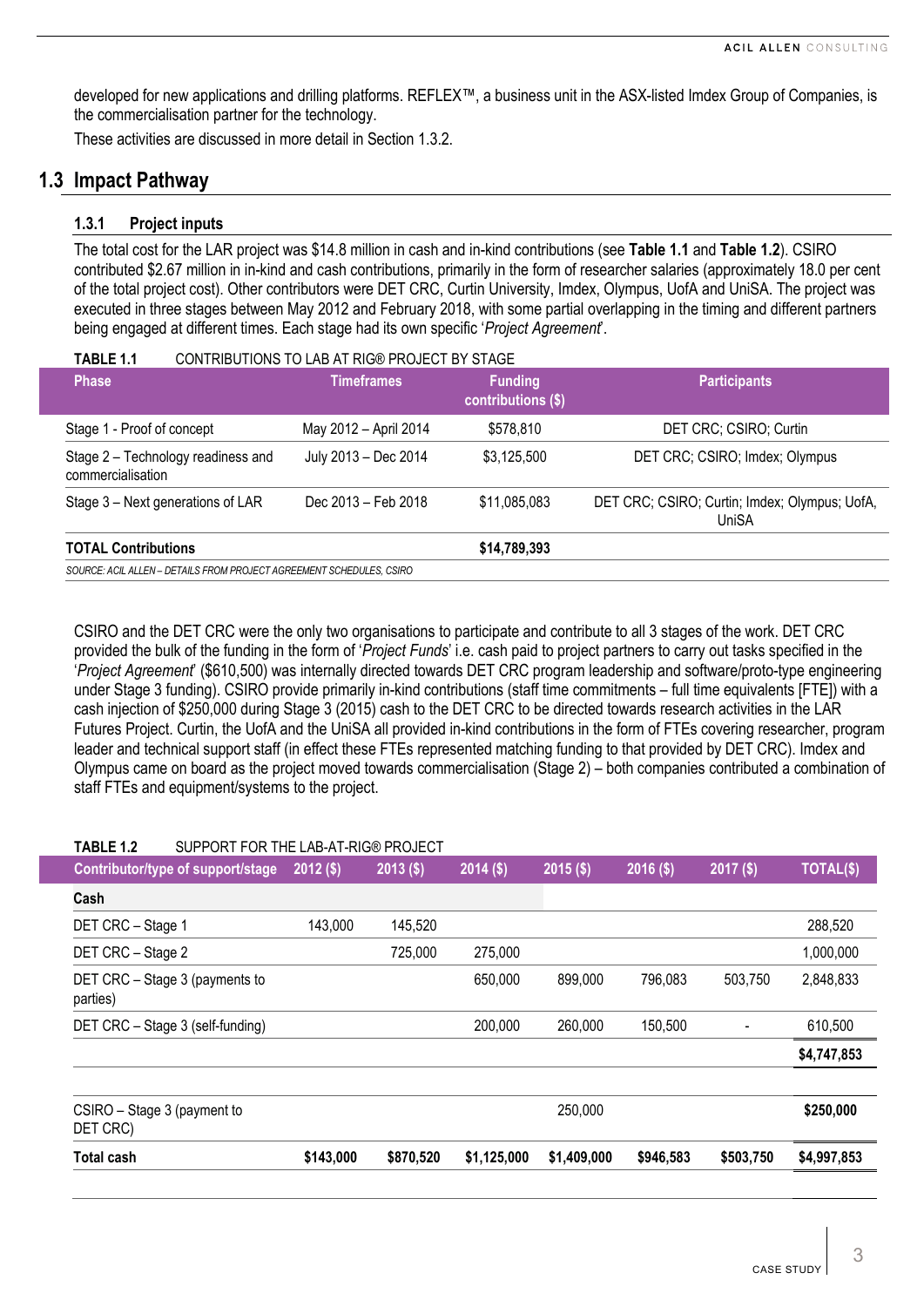| Contributor/type of support/stage                | $2012($ \$) | $2013($ \$) | $2014($ \$)    | $2015($ \$) | $2016($ \$) | 2017 (\$)   | TOTAL(\$)    |
|--------------------------------------------------|-------------|-------------|----------------|-------------|-------------|-------------|--------------|
| In-kind                                          |             |             |                |             |             |             |              |
| CSIRO - Stage 1                                  | 126,000     | 129,780     |                |             |             |             | 255,780      |
| CSIRO - Stage 2                                  |             | 298,000     | 140,000        |             |             |             | 438,000      |
| CSIRO - Stage 3                                  |             |             | 354,000        | 460,000     | 552,000     | 359,000     | 1,725,000    |
|                                                  |             |             |                |             |             |             | \$2,418,780  |
| Curtin University - Stage 1                      | 17,000      | 17,510      |                |             |             |             | 34,510       |
| Curtin University - Stage 2                      |             |             | $\blacksquare$ |             |             |             |              |
| Curtin University - Stage 3                      |             |             |                | 22,000      | 22,000      |             | 44,000       |
|                                                  |             |             |                |             |             |             | \$78,510     |
| Imdex - Stage 1                                  |             |             |                |             |             |             |              |
| Imdex - Stage 2                                  |             | 476,000     | 238,000        |             |             |             | 714,000      |
| Imdex - Stage 3                                  |             |             | 250,000        | 519,000     | 616,000     | 616,000     | 2,001,000    |
|                                                  |             |             |                |             |             |             | \$2,715,000  |
| Olympus - Stage 1                                |             |             |                |             |             |             |              |
| Olympus - Stage 2                                |             | 649,000     | 324,500        |             |             |             | 973,500      |
| Olympus - Stage 3                                |             |             | 191,000        | 303,000     | 303,000     | 303,000     | 1,100,000    |
|                                                  |             |             |                |             |             |             | \$2,073,500  |
| University of Adelaide - Stage 1                 |             |             |                |             |             |             |              |
| University of Adelaide - Stage 2                 |             |             |                |             |             |             |              |
| University of Adelaide - Stage 3                 |             |             | 842,000        | 691,000     | 308,750     |             | 1,841,750    |
|                                                  |             |             |                |             |             |             | \$1,841,750  |
| University of SA - Stage 1                       |             |             |                |             |             |             |              |
| University of SA - Stage 2                       |             |             |                |             |             |             |              |
| University of SA - Stage 3                       |             |             |                |             | 84,000      | 580,000     | 664,000      |
|                                                  |             |             |                |             |             |             | 664,000      |
| <b>Total In kind support</b>                     | 143,000     | \$1,570,290 | \$2,339,500    | \$1,995,000 | \$1,885,750 | \$1,858,000 | \$9,791,540  |
| <b>GRAND TOTAL OF SUPPORT PER</b><br><b>YEAR</b> | \$286,000   | \$2,440,810 | \$3,464,500    | \$3,404,000 | \$2,832,333 | \$2,361,750 | \$14,789,393 |

*SOURCE: ACIL ALLEN – DETAILS FROM PROJECT AGREEMENT SCHEDULES; CSIRO*

All parties contributed both Background and Pre-existing intellectual property (IP) to the project. However, neither Background IP nor Pre-existing Project IP was considered to be of intrinsic '*contribution*' value and, therefore, its value is not included in the above contributions (and as such, neither Background IP or Pre-existing Project IP value is taken into account under any revenue sharing arrangements relating to commercialisation of project IP).

## <span id="page-3-0"></span>**1.3.2 Project activities**

LAR has been developed in two distinct stages and has been enhanced during the third stage – each with its specific project agreement. Activities undertaken at each stage are outlined below.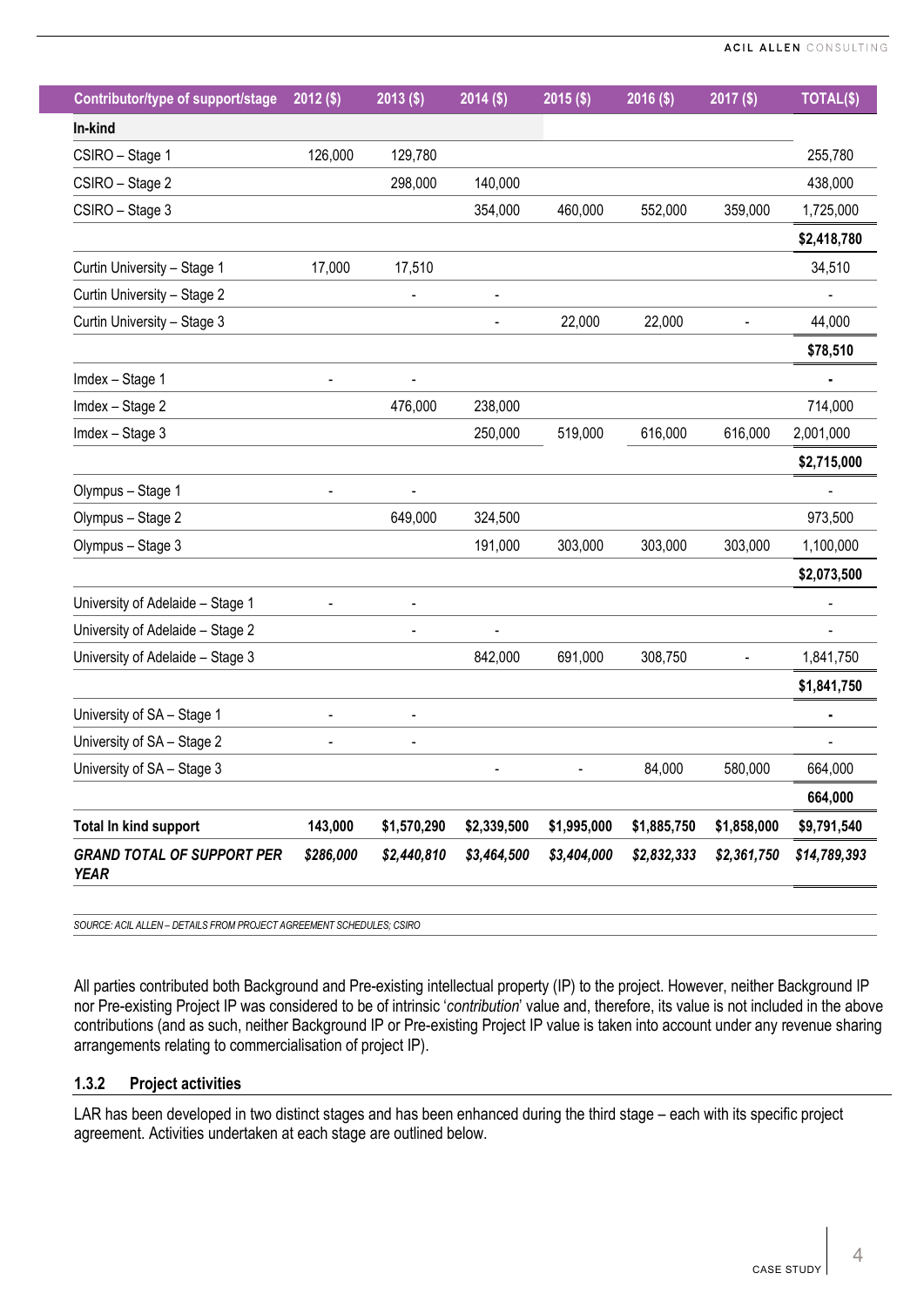# **Stage 1 - Proof of concept -** *Lab-on-the-Rig for Coiled Tubing Greenfields Rig Project Agreement*

The aim of Stage 1 was to characterise physical, chemical and mineralogical properties of rock powders produced by a greenfields rig and determine optimised sample preparation and analytical techniques. A key objective was to test whether these powders were indicative of the rock being drilled through at the time and determine how the sample compared with conventional core samples across a range of analytical techniques.

Work also focused on assessing what techniques could be applied (or needed to be developed) to measure key rock characteristics at the drill site. In particular, it explored whether it was possible to efficiently prepare a standardised sample from the produced powders at the well site that could be used in multiple analytical techniques.

## **Stage 2 - Technology readiness and commercialisation -** *Lab-At-Rig Version 1: Design, Engineering & Build Project Agreement*

Stage 2 was a natural evolution from the outcomes of the Proof of Concept work, aiming to deliver a unit (that could be commercialised) which could:

- dry well head rock powder material and extract a '*fit for purpose*' representative sample
- deliver this sample to an automated loading system
- measure and deliver quantitative mineralogy for  $\sim$  20 key exploration relevant minerals
- measure and deliver quantitative chemistry with a focus on trace elements and pathfinders
- measurement to be performed within 10 minutes of sample preparation
- deliver QA/QC'ed mineralogy and geochemistry data with downhole depth information (from drill rig) to a database system
- perform simple analytics on the data (i.e. automated-lithogeochemistry) utilising the ioGAS-like data platform
- deliver the data in report format that can aid decision making in real time.

The objective of the project was to build and design a LAR '*version 1*' system as a ruggedized, engineered, turnkey solution. Success would be measured by:

- deployment of the LAR equipment and logging of a drill hole at the DET CRC Brukunga site
- development of a successful commercialisation plan.

The project was a collaboration between Imdex (which had two established brands [Reflex and AMC] in the field of drilling control technologies), Olympus (which manufactures and sells portable x-ray diffraction and x-ray fluorescence sensors) and CSIRO through a mix of DET CRC cash; personnel and hardware, in-kind and contracted operating expenditure. Olympus supplied the sensors used for this stage and Imdex the drilling systems and sampling expertise.

The project consisted of sampling the particles produced when carrying out diamond drilling (ie drilling with diamond tipped drills), drying the samples and then testing them with the portable sensors supplied by Olympus. The project consisted of six key modules needed to deliver the end goal as defined in the proof-of-concept study and the project – i.e. a LAR '*version 1*' system as a prototype for commercialisation:

- **collar capture system to integrate with Imdex's existing Solids Recovery Unit** (Imdex) to remove sampling bias
- **X-ray Fluorescence (XRF) and X-ray Diffraction(XRD) sensor system for LAR** (Olympus) a new purpose-built unit
- **Sample Handling System and integration with solids recovery unit** (Imdex, CSIRO and DET CRC) engineering to seamlessly link the two units
- **automated mineralogy algorithm for XRD analysis** (CSIRO; Olympus) to address difficulties in processing the XRD spectra which is often manual and time consuming
- **data management and analysis for decision support** (CSIRO; Imdex) improve LAR functionality through integration of Imdex drilling information capture systems
- **LAR enclosure and control system; integration with drilling platform** (DET CRC) to be interfaced to the drilling team to receive information from the drill rig while delivering simple start/stop functionality.

The final phase of the Stage 2 project tested deployment of the LAR system to the Brukunga drill testing and training facility to demonstrate real world application. As part of this phase of the project Imdex also ran field tests of the system in case studies were the Imdex Solids Recovery Unit was currently deployed. This allowed evaluation of the sampling, analytical and sampling precision estimates in several different application areas (i.e. copper, gold, nickel). LAR was offered for commercialisation at the end of this Stage and was licenced to Imdex in 2015. Since then, the company has been developing the prototype into a commercial product.

5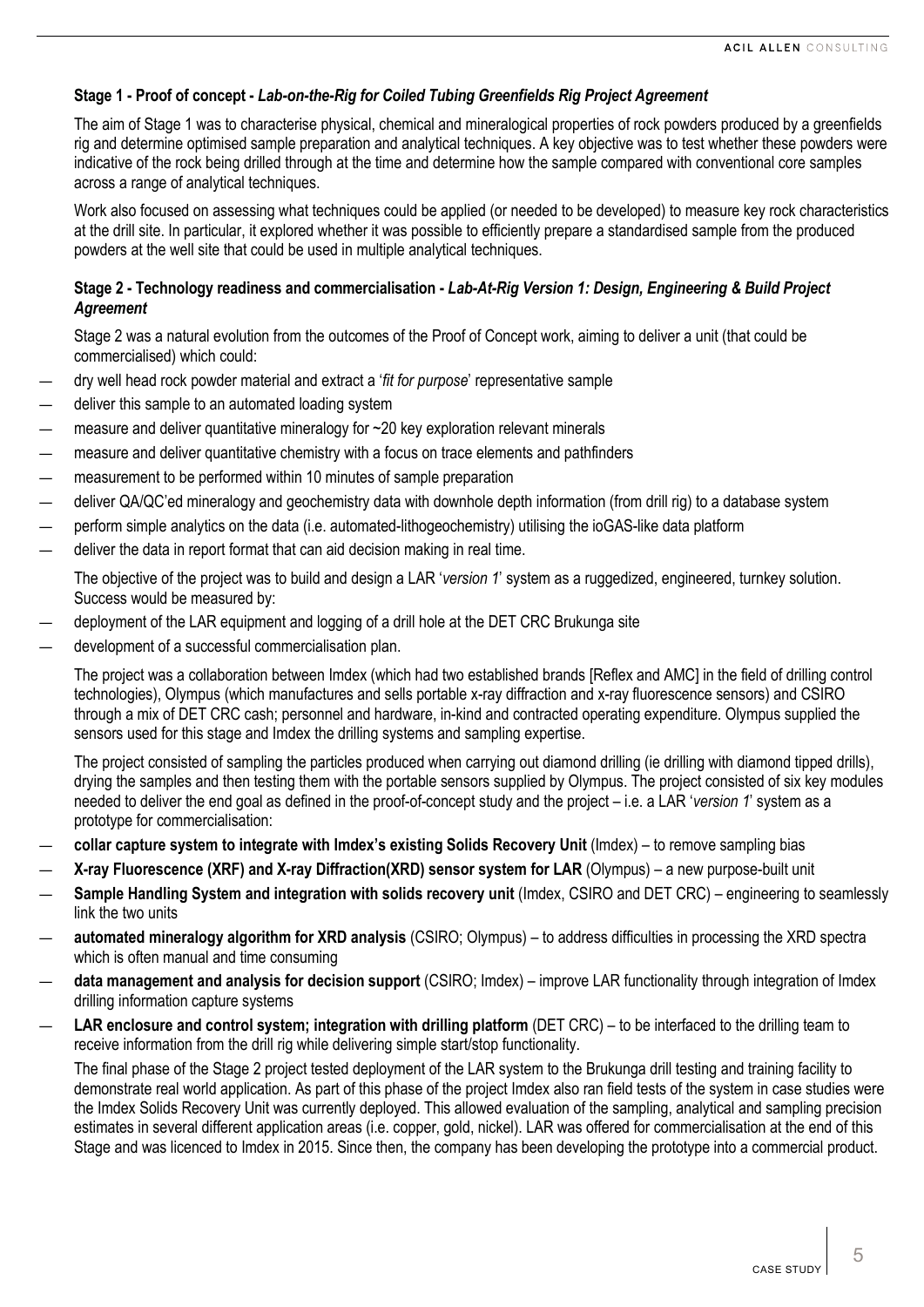# **Stage 3 – Next generations of LAR -** *Lab-at-Rig® Futures Project Agreement*

The Lab-at-Rig® Futures project sought to enhance the equipment/systems (developed during Stage 2) and develop the next generations of LAR to a technology readiness level that would support commercialisation and uptake by drilling companies. Stage 3 had two key focus areas:

- a pipeline of research informed by a roadmap that will develop future LAR versions with new sensors, algorithms and data support; including a prototype LAR Laser Induced Breakdown Spectroscopy (LIBS) enhanced version
- the adaptation of the LAR to work with coiled tubing (CT) drilling and possibly other drilling platforms (in addition to diamond drilling technology – addressed at Stage 2) to deliver a technical prototype LAR for Coiled Tubing drilling.

The LAR Futures project was conducted over four years using a staged approach to align with parallel activities and timeframes within the DET CRC (CT drilling development, rig monitoring, downhole tools) and the development, build and commercialisation of LAR '*version 1*'. The project identified seven modules where the technology required additional research, namely:

- **Future Sensors: Roadmap, Development and Deployment** focused on other sensor systems and their potential use in powder characterisation for geological applications. This research was supported by the preparation of a 10-year roadmap completed within the first 12 months of the project that maps out sensor technology development with respect to application in the geosciences. The research fed into a phase of testing, development and deployment appropriate to the LAR project.
- **Assessing, Testing and Deploying LIBS for light elements** a priority next generation sensor in the LAR system. This was a priority given the potential to deliver light element analyses currently difficult or impossible with air-based XRF systems. The aim was to add LIBS as a module into a prototype LAR '*version 2*'.
- **Advanced Level '0' Algorithms for LAR Sensors** to build on pre-existing expertise to improve the application of the modelling of XRF and XRD sensor signals for improved automated outputs.
- Data to Knowledge to deliver the underpinning geological outputs defined in Stage 1 (and more broadly) as automated processes within the data-rich LAR system.
- **Towards LAR-Fluids** to provide real time analysis of drilling fluids and provide feedback information about drilling muds, cover/rock geochemistry and drilling optimisation information.
- **Adaption of the LAR to the CT Drilling platform** applying the methodology developed and refine at Stage 1 to the study of the material produced during CT drilling including the full characterisation of the material to show that it is a representative sample of the rock mass.
- **Proof-Of-Concept & Engineering the LAR-CT** including technical planning for the engineering modification and underpinning science for LAR to work with the next generation drilling platform.

# **1.3.3 Project outputs**

Project outputs for each stage are summarised below.

#### **Stage 1 - Proof of concept**

The final report from the Stage 1 research made recommendations for sampling and analytical protocols and design of lab on the rig instrumentation with specific application for rock powder samples produced at the well-head. The project clearly demonstrated that it was possible to efficiently prepare samples from the produced powders at the well site that could be used in multiple analytical techniques and that samples provided information on a par with that derived from traditional core sampling techniques.

The results of this work by CSIRO and Curtin University provided the proof of concept needed to secure funding for the next stage of the program and commitments towards a commercialisation strategy.

#### **Stage 2 – Technology readiness and commercialisation**

Stage 2 outputs included the design, delivery and testing of a prototype sample handling system and a sensor system – both of which were essential to enabling LAR to perform to industry expectations. An automated mineralogical algorithm was developed and demonstrated on DET CRC Brukunga data and LAR '*version 1*' decision support algorithms were defined with consultation with industry partners. Successful operation of both data handling and management systems and the decision support algorithm were demonstrated using DET CRC Brukunga data.

A patent for the LAR technology was developed and submitted.

Deployment and testing of the LAR '*version 1*' at Brukunga was successfully demonstrated. The results from Stage 2 were very positive – best summed up by James Cleverley (Imdex) who referred to LAR as "*Probably be the most disruptive technology for the*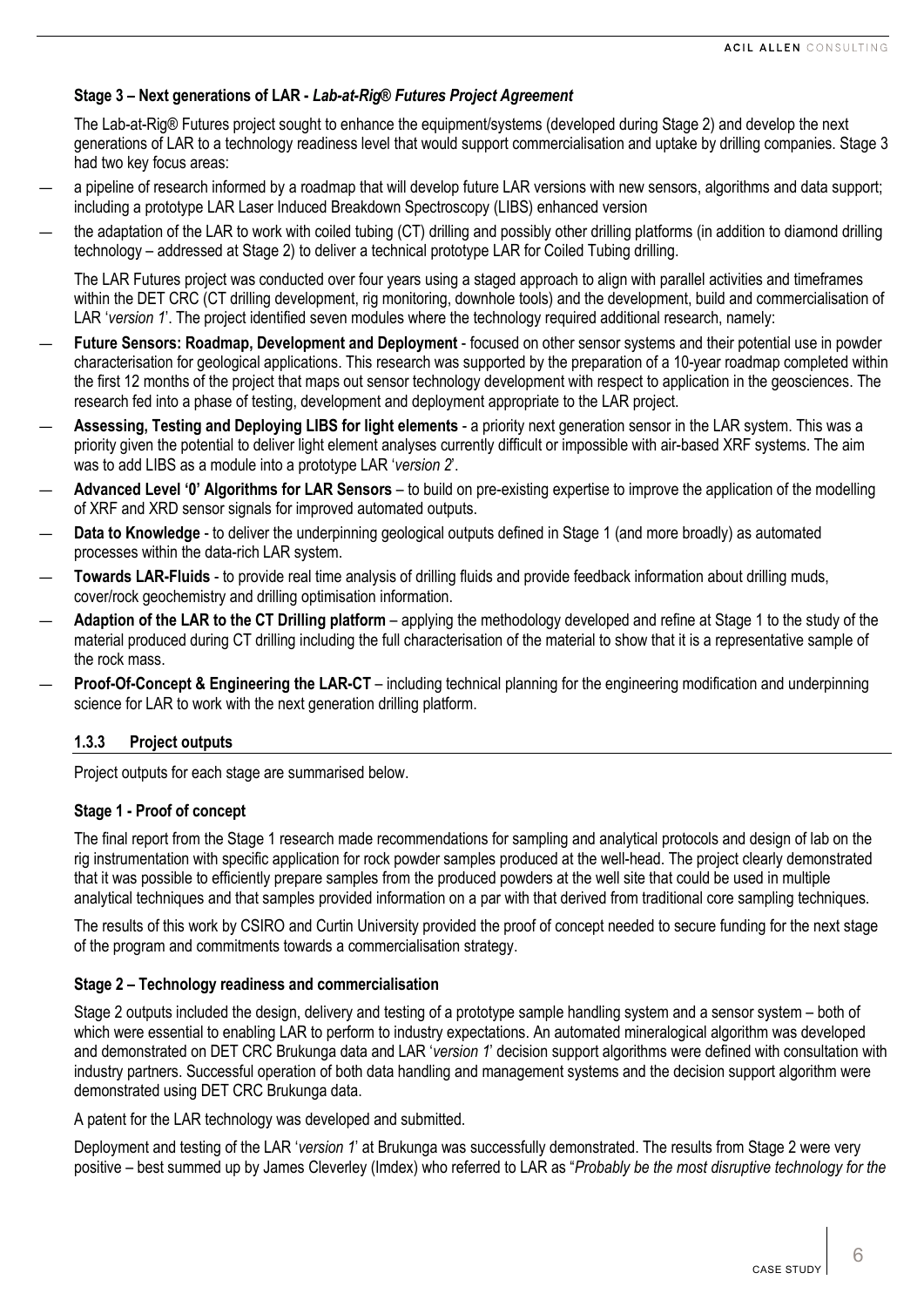*mining industry for the next five years.*" LAR '*version 1*' paved the way towards commercialisation, clearly demonstrating that the technology was 'fit for purpose' and potentially offered advantages to industry.

The technology was offered for commercialisation and licenced to Imdex in 2015.

#### **Stage 3 – Next generations of LAR**

The research conducted in relation to each of the seven modules sought to pre-empt issues that would prevent the technology's further commercialisation and provide an early indication on what additional investments are needed to enhance the LAR technology and take to market. A technology development plan for LAR-Fluids with clear commercialisation pathways has been prepared. The research has also expanded the application of the LAR's technology to CT drilling with the delivery of proof-ofconcept and development of a LAR-CT technical prototype (i.e. engineering design) to enable commercialisation with Imdex as an appropriate partner having the full licence to LAR.

### **Publications**

There are three publications associated with the LAR project in peer reviewed journals:

- Uvarova, Y., Gazley, M., Cleverley, J., Baensch, A., Lawie, D., and leGras, M. (2016*): Representative, high-spatial resolution geochemistry from diamond drill fines (powders): An example from Brukunga, Adelaide, South Australia*. Journal of Geochemical Exploration. 170, 1-9.
- Hillis R.R., Giles D., van der Wielen S.E., Baensch A, Cleverley J.S., Fabris A., Halley S.W., Harris B.D., Hill S.M., Kanck P.A., Kepic A., Soe S.P., Stewart G., and Uvarova Y. (2014): *Coiled tubing drilling and real-time sensing – enabling prospecting drilling in the 21st century?* Economic Geology, Special Publication 18, 243-259.
- Uvarova Y.A., Cleverley J.C., Baensch A. and Verrall M. (2014): *Coupled XRF and XRD analyses for rapid and low-cost characterization of geological materials in the mineral exploration and mining industry*. EXPLORE Newsletter for the Association of Applied Geochemists, 162, 1-14.

The project has also produced a large number of technical reports. However these will remain commercial-in-confidence until June 2018.

#### **Patents**

There are two patents associated with the LAR project:

- Autonomous Sampling and Analysis System and Method for use in Exploration Drilling
- Drying Apparatus and Related Method.

#### **Awards**

The Sample Handling Sensor System developed within the Lab-at-Rig® project, won the Best Technology Prize at the DET CRC Annual Conference in 2014.

#### **Innovation/commercialisation**

A commercialisation agreement between CSIRO, Olympus, Imdex and DET CRC was signed in 2015. The agreement is set out in **[Table](#page-6-0) 1.3**.

<span id="page-6-0"></span>

| TABLE 1.3                 | <b>COMMERCIALISATION AGREEMENT</b>          |                           |  |
|---------------------------|---------------------------------------------|---------------------------|--|
|                           | <b>Party</b>                                | <b>Share of royalties</b> |  |
|                           | <b>CSIRO</b>                                | 20 per cent               |  |
|                           | DET CRC                                     | 20 per cent               |  |
|                           | Imdex                                       | 30 per cent               |  |
|                           | Olympus                                     | 30 per cent               |  |
|                           | Assay While Drilling (REFLEX business unit) | 1.25% of profit           |  |
| <b>SOURCE: ACIL ALLEN</b> |                                             |                           |  |

7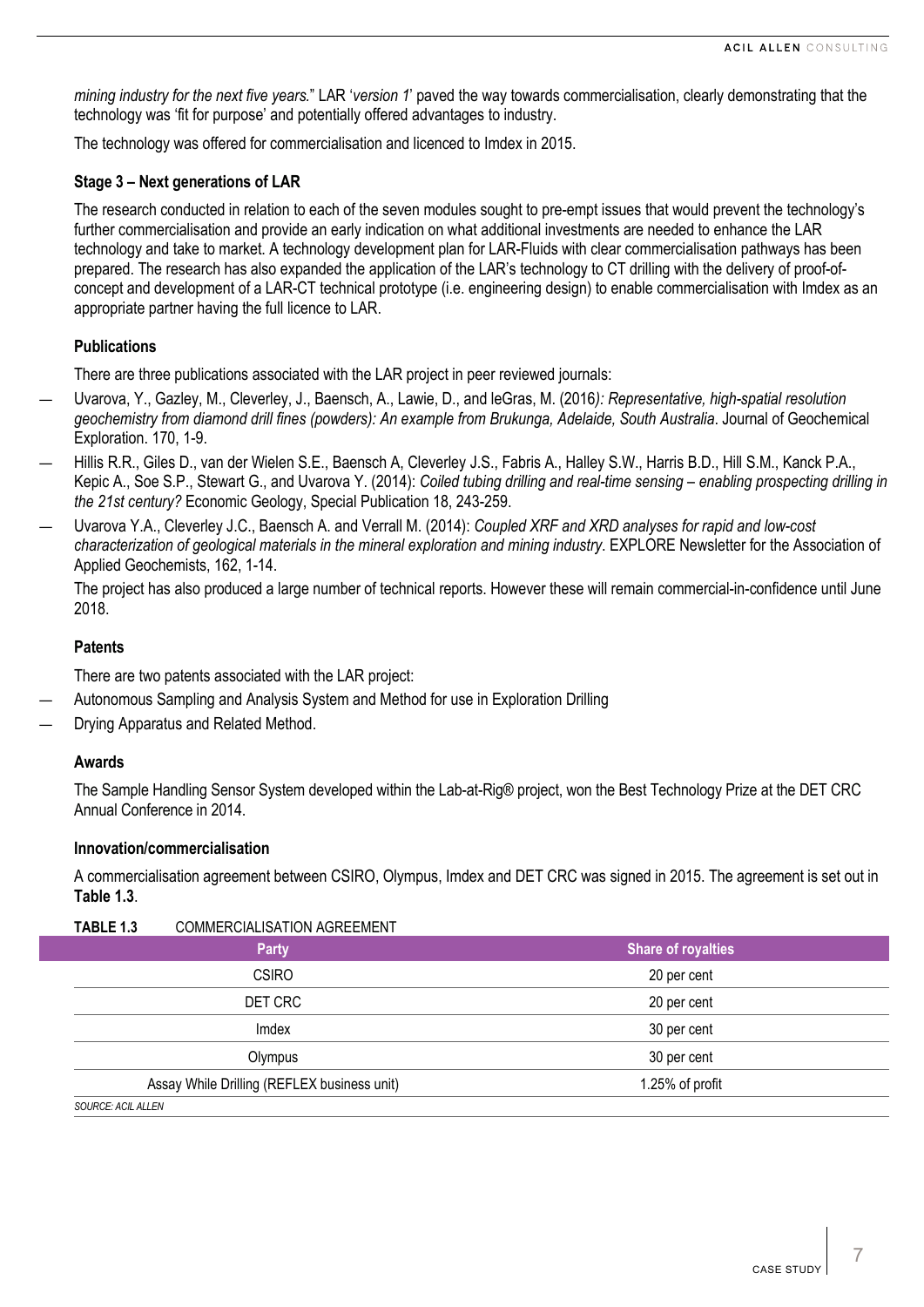Imdex is seeking to move the LAR project forward over the next year. Imdex has a good understanding of what the market wants and has developed a five-year business plan to meet that need. A decision has been taken to commercialise the technology early to ensure that it was not left on the shelf.

#### <span id="page-7-1"></span>**1.3.4 Project Outcomes**

Imdex is currently working in partnership with Barrick Gold<sup>[3](#page-7-0)</sup> in Nevada to trial and further develop the technology. Barrick Gold has contributed \$1 million to help accelerate the commercialisation (this will be recouped through lower costs when the technology is at commercial readiness level and is offered as a service - with no loss of IP). Barrick is using the technology at its Windfall Lake site for six months (Feb – July 2018).

To move to full commercial production, Imdex estimates:

- additional expenditure of \$2.5 million on non-recurring engineering work leading to LAR launch and (investment) recovery would be needed for the first year
- there might be a need to spend a further \$15 million over the next 2 to 3 years to develop a fully automated commercial product and bring the technology to market.

The project has delivered impressive results including:

- the rapid availability of data that can inform decision making to stop or reduce drilling (the ability to '*fail fast*') thus saving time and money
- being able to spend drilling funds more efficiently through earlier and faster decision making allowing for more strategically focused drilling programs
- the delivery of more drill holes/wells for the same amount of money Imdex estimates that LAR could save around \$1 million from a \$5 million four-hole drilling program.

The initial target market is early adopter (innovative) mid cap mining companies. This will be followed by larger companies. Imdex believes that junior explorers are unlikely to use the LAR technology.

The commercial partners foresee considerable benefit in getting LAR to market through the lease of LAR units to drilling companies.

# **1.3.5 Adoption**

There are no other comparable technologies on the market. There are other competitors including existing laboratories, on-site core scanning laboratories (although the cost to set up an onsite laboratory is considerably higher and turn-around times slower than LAR offers) and other screening technologies.

While LAR is unique, it will not fully replace laboratory testing of all samples - there will always be a need for off-site commercial laboratories to undertake more detailed examination of samples. However, Imdex believes that virtually all decisions can be taken utilising just the data available from XRF and XRD testing.

There is opportunity for LAR to evolve and grow with the potential to incorporate other sensing technologies (should they emerge in the future) - Imdex would look to CSIRO to carry out any R&D required for this purpose.

#### **1.3.6 Impacts**

The availability of a fully automated commercial LAR system is still some years off, and so the benefits are yet to be realised. However, the impact on and benefits to the broader exploration industry which uses diamond drilling techniques are relatively clear (and are highly likely to also apply to coil drilling techniques).

#### **Industry impacts/benefits**

— **Drill hole savings** – LAR allows an exploration company to '*fail faster*'. For example, a typical number of drill holes on a tenement is five. LAR provides real time feedback on the sample and its potential which enables the exploration company to decide early whether to drill the fourth or fifth well. This allows the company to either move on more quickly to explore a new tenement or rapidly move to mining the tenement in question. Given most exploration companies have fixed exploration budgets, the LAR technology facilitates the more effective and efficient use of their fixed exploration budget. It will effectively reduce exploration risk.

<span id="page-7-0"></span><sup>&</sup>lt;sup>3</sup> Barrick Gold Corporation is a major global gold mining company – its Nevada operation is a world class integrated gold mining operation, with 3,000 employees and 800 contractors, utilising both open pit and underground mining methods, and hosts a range of processing facilities.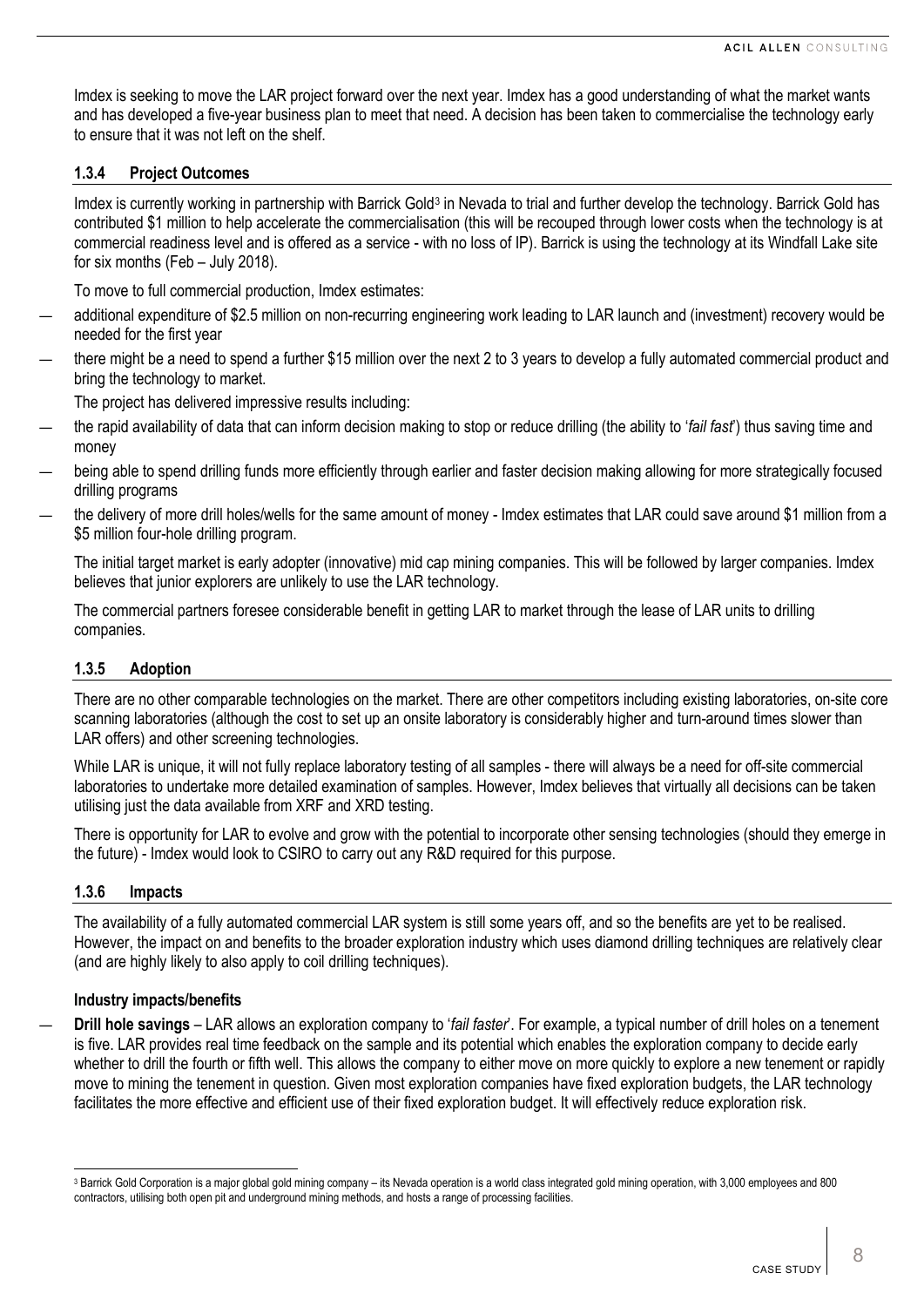- ― This benefit could in principle allow mining companies to increase their discovery rates without increasing their exploration budgets. While this is potentially a very significant benefit, it is difficult to accurately quantify and attribute to CSIRO or the LAR research program – at least until it can be tested as part of more widespread deployment of the technology.
- **Time savings** Most sample testing results take 3-6 months to be returned from an off-site laboratory. There is evidence (from Canada) that this is a major concern and that the time delays are slowing the exploration and development of key mining areas. Time delays also add to the cost burden – using off site laboratory analysis may result in the exploration company dismantling/mothballing the rig while waiting for samples to be analysed and then having to reassemble it once positive results become available.

# **Environmental impacts/benefits**

- Widespread deployment of the LAR technology will deliver environmental benefits including a reduction in:
	- ― the number of drill holes leading to a reduced exploration footprint
	- ― transport emissions associated with taking samples to and from laboratories or having to return to a drill site/re-enter a well months after the initial core was taken
	- ― the volume of chemicals used to test samples.
- These environmental benefits are expected to help drilling companies obtain and maintain their social licence to operate.

# **1.4 Clarifying the Impacts**

# **1.4.1 Counterfactual**

There are no other research groups in Australia or elsewhere undertaking research/technology development of this kind. The LAR technology would not exist without the research and development efforts of CSIRO and the other project partners.

# **1.4.2 Attribution**

CSIRO and Imdex believe that the benefits from the research should be examined/valued at a whole-of-program level and not from an individual project level – as the benefits from one project accrue to the next project. The project partners consider the commercialisation agreement to be a good proxy for allocating benefits from the research to CSIRO and other partners. Based on this, ACIL Allen has used the commercialisation agreement as the basis for attributing 20 per cent of the benefits to CSIRO.

# **1.5 Evaluating the Impacts**

# **1.5.1 Cost-Benefit Analysis**

#### **Costs**

As shown previously in **[Table](#page-2-1) 1.2**, the total R&D costs of the LAR project (incurred from between and 2017) are \$14,789,393 (in nominal terms, equivalent to \$15.38 million in 2018 dollars). Commercialisation costs (in 2018 dollars) are projected to be \$2.5 million in 2018, \$5.0 million in 2019, \$5.0 million in 2020 and \$5.0 million in 2021.

The R&D and commercialisation costs from 2012 to 2021 in 2018 dollars are shown in **[Figure](#page-9-0) 1.2**.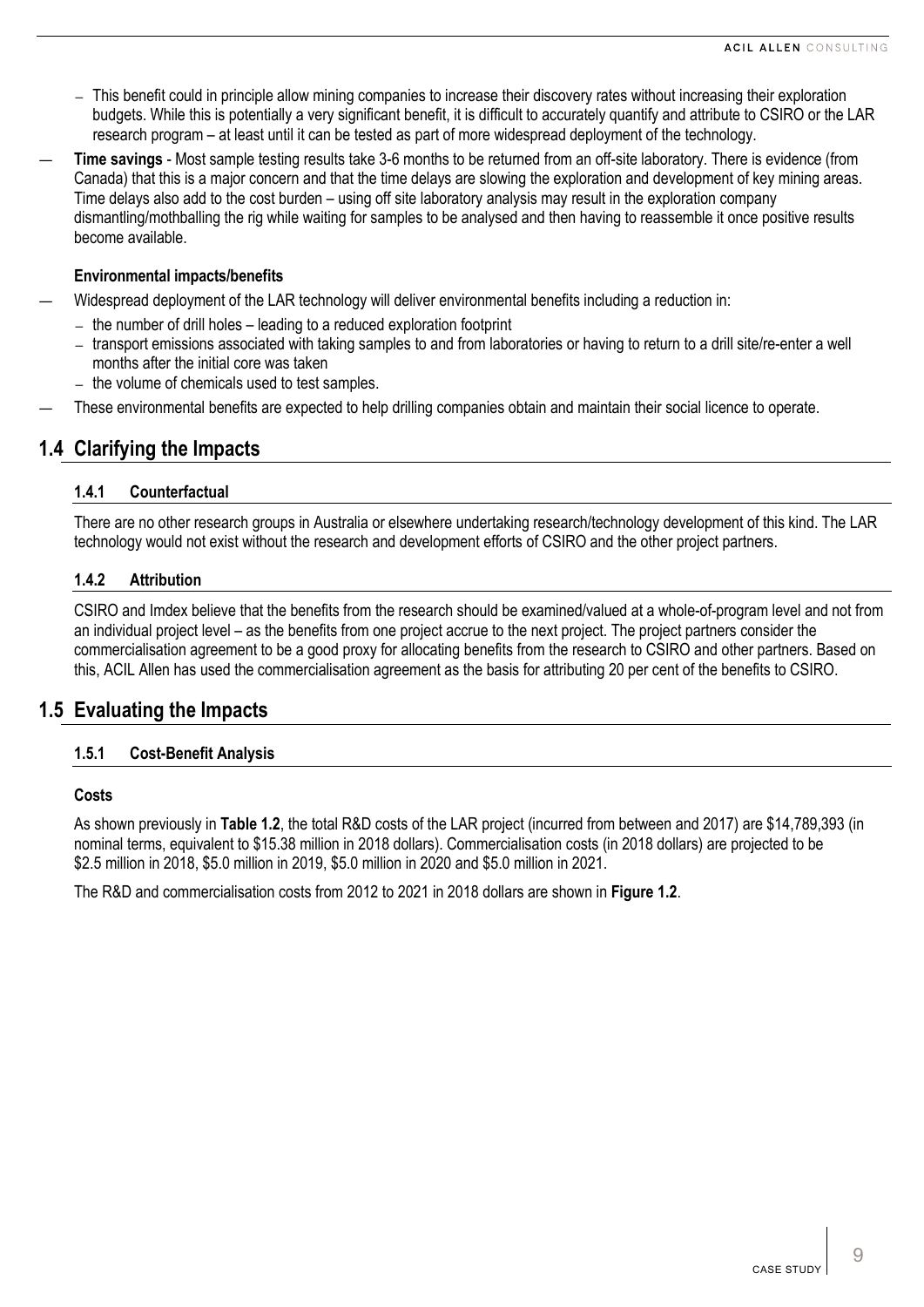<span id="page-9-0"></span>

Manufacturing costs are assumed to be \$250,000 per unit in 2018 dollars.

# **Benefits**

Direct benefits to the commercialisation partners are difficult to calculate given that the commercialisation period extends to 2021 before formal sales are expected to begin in 2022 (see Section [1.3.4\)](#page-7-1). ACIL Allen has estimated the benefits of the LAR project based on the projected revenues that it will generate from 2022 onwards. This is a conservative estimate of benefits as the lessees of the equipment will likely receive benefits in excess of the leasing price (otherwise they would not lease the equipment).

ACIL Allen has applied the following assumptions to develop an estimate of the benefits:

- first sales/lease of units by Imdex occur in 2022 with lease payments of \$2,000 per day in 2018 dollars while the units are on-site
- rig utilisation rates of approximately 50 per cent (thus lease payments are expected to be made for 50 per cent of the year)
- there are some 5,000 to 6,000 diamond drill rigs operating worldwide approximately 75 per cent of these are above ground rigs which could potentially use the technology
- an uptake rate of 220 units in year one (2022) with annual growth of an additional 5 per cent of market share (implying *new* leases of 220 units in 2022 and 206 units in each year thereafter)
- that the useful life of the equipment is conservatively assumed to be 3 years
- that the benefits end in 2027 as we assume that a similar product would have been developed at that time if CSIRO had not participated in the Lab-at-Rig project
- that royalties are 3 per cent of revenues (of which 30 per cent are paid to a non-Australian company, Olympus)
- in addition to the royalties paid to Olympus, it is conservatively assumed that a portion of revenues equal to 50 per cent of manufacturing costs '*leak out*' of the Australian economy as a result of payments for foreign-sourced inputs used in the manufacturing of the equipment.

Based on the above assumptions, the projected production costs and revenues earned from lessees between 2022 and 2027 are shown in **[Figure 1.3](#page-10-0)**.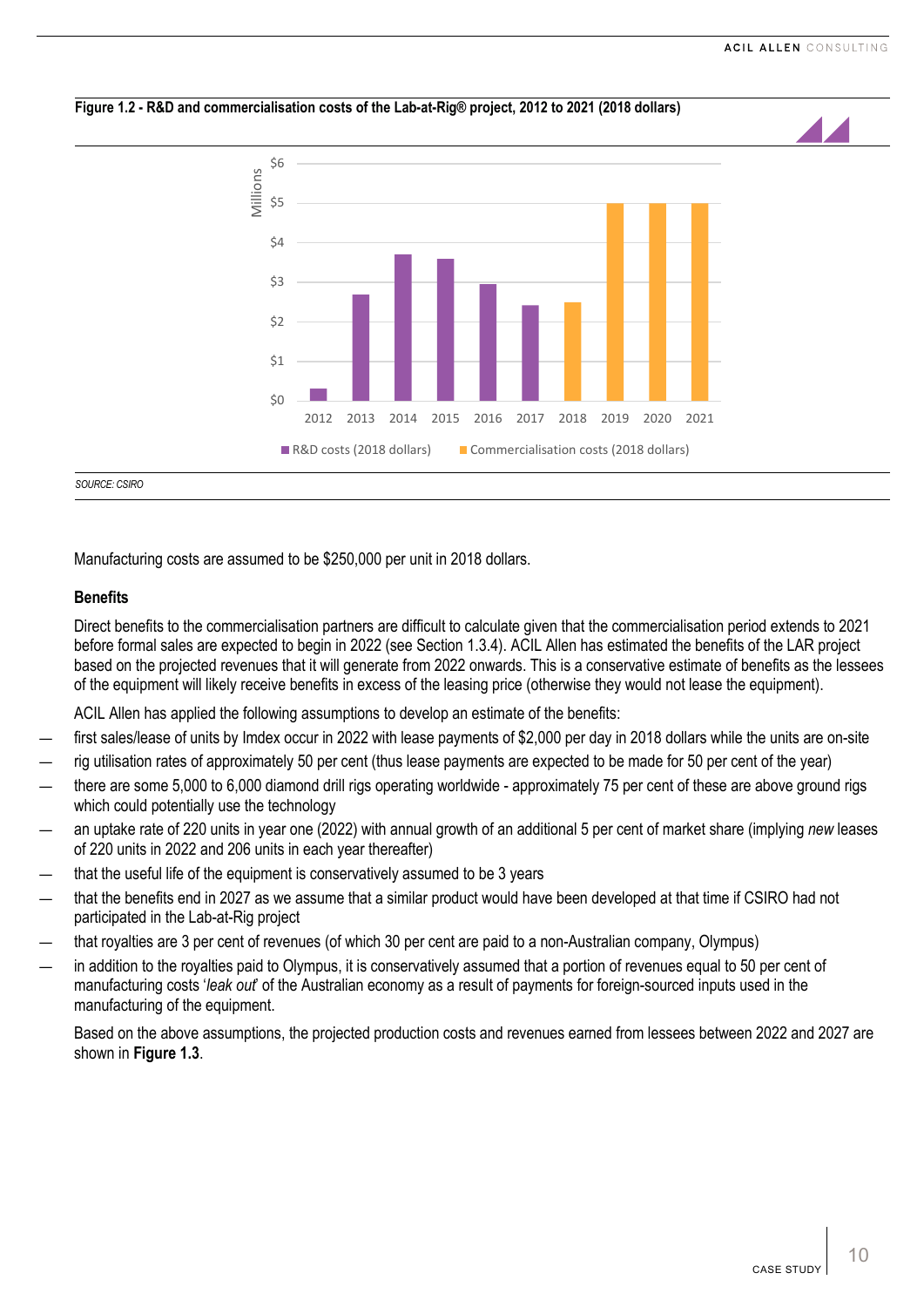<span id="page-10-0"></span>

The "leakage" of revenues from the Australian economy due to the royalties paid to Olympus and the cost of foreign-sourced manufacturing inputs, between 2022 and 2027, are shown in **[Figure 1.4](#page-10-1)**.



<span id="page-10-1"></span>**Figure 1.4** – **"Leakage" out of the Australian economy due to royalties paid to Olympus and cost of foreign-sourced inputs, 2022 to 2027 (2018 dollars)**

*Source: ACIL Allen calculations*

The resulting annual benefits to the Australian economy from the LAR project between 2022 and 2027 are shown in **[Figure 1.5](#page-11-0)**. These benefits (value added to the Australian economy through the entire supply chain) encompass returns to capital (profits) and labour (wages and salaries) at Imdex as well as payments made by Imdex to Australian suppliers for Australian-sourced inputs.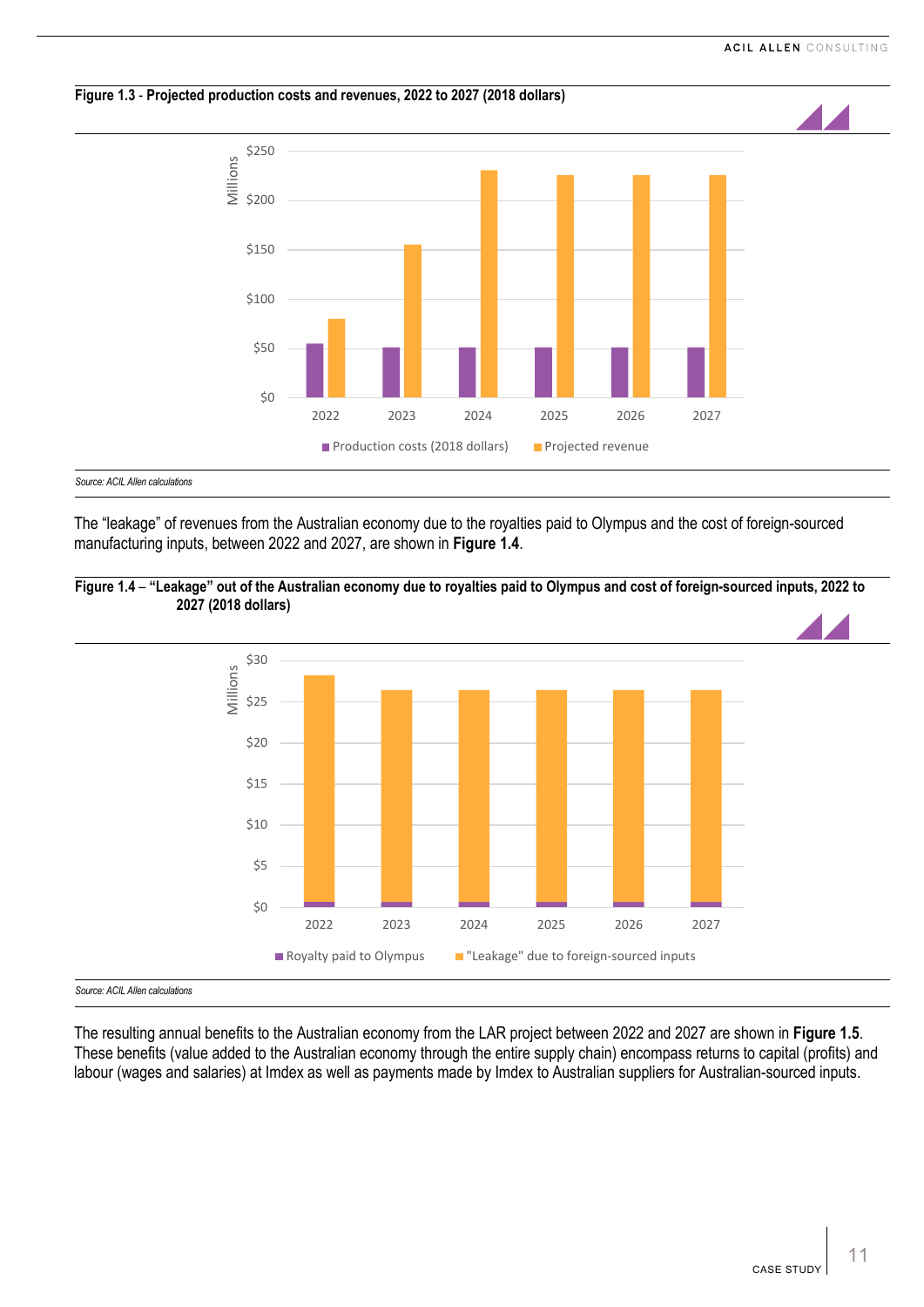

#### <span id="page-11-0"></span>**Figure 1.5 – Projected annual benefits of the Lab-at-Rig® project to the Australian economy, 2022 to 2027 (2018 dollars)**

#### **Assessment of benefits against costs**

The present value (PV) of R&D costs and commercialisation costs of the LAR project are \$32.8 million in 2018 dollars under a 7 per cent real discount rate. The PV of benefits are estimated at \$578.8 million in 2018 dollars under the same discount rate.

The net present value (NPV) of the project, obtained by subtracting the present value of benefits from the present value of costs, is therefore estimated at \$546.0 million in 2018 dollars under a 7 per cent real discount rate. The benefit-cost ratio, obtained by dividing the present value of benefits by the present value of costs, is estimated at 17.63.

#### **Sensitivity analysis**

ACIL Allen has tested the impact of varying a number of the assumptions made to calculate the BCR for the LAR project. The results of doing so are discussed below.

In the central case of the cost-benefit analysis, it is assumed that the lease payment per day for Imdex's LAR equipment is \$2,000 per day. If the lease payment is \$2,500 per day, the BCR rises from 17.63 to 22.76. If the lease payment is \$1,500 per day, the BCR falls to 12.50.

In the central case of the CBA, it is assumed that the production cost of the equipment is \$250,000 per unit. If the production cost is \$150,000 per unit, the BCR rises from 17.63 to 18.78 If the production cost is \$350,000 per unit, the BCR falls to 16.47.

In the central case of the CBA, it is assumed that the gain in market share each year post-2022 is 5 per cent. If the gain is 8 per cent each year, the BCR rises from 17.63 to 25.62. If the gain is 2 per cent each year, the BCR falls to 9.63.

In the central case of the CBA, it is assumed that a portion of revenues equal to 50 per cent of manufacturing costs is "leaked out" of the Australian economy due to payment for foreign-sourced inputs. If the leakage rate is 30 per cent of manufacturing costs, the BCR rises from 17.63 to 18.78. If the leakage rate is 70 per cent of manufacturing costs, the BCR falls to 16.47.

In the central case of the CBA, it is conservatively assumed that the useful life of the equipment is 3 years. If the useful life is 5 years, the BCR increases from 17.63 to 23.96.

In the central case of the CBA, a 7 per cent real discount rate has been applied. Under a 4 per cent real discount rate, the BCR rises from 17.63 to 22.03. Under a 10 per cent real discount rate, the BCR falls to 14.13.

#### **1.5.2 Potential future impacts**

With commercialisation still some years away, LAR is far from realising its full impact. If the fully commercialised LAR system lives up to expectations and deliver results on a par with traditional laboratory core analysis it is highly likely that it will be adopted as the industry standard. This will deliver significant royalty revenues back to CSIRO and may also provide new research opportunities through the potential to incorporate other sensing technologies within LAR units.